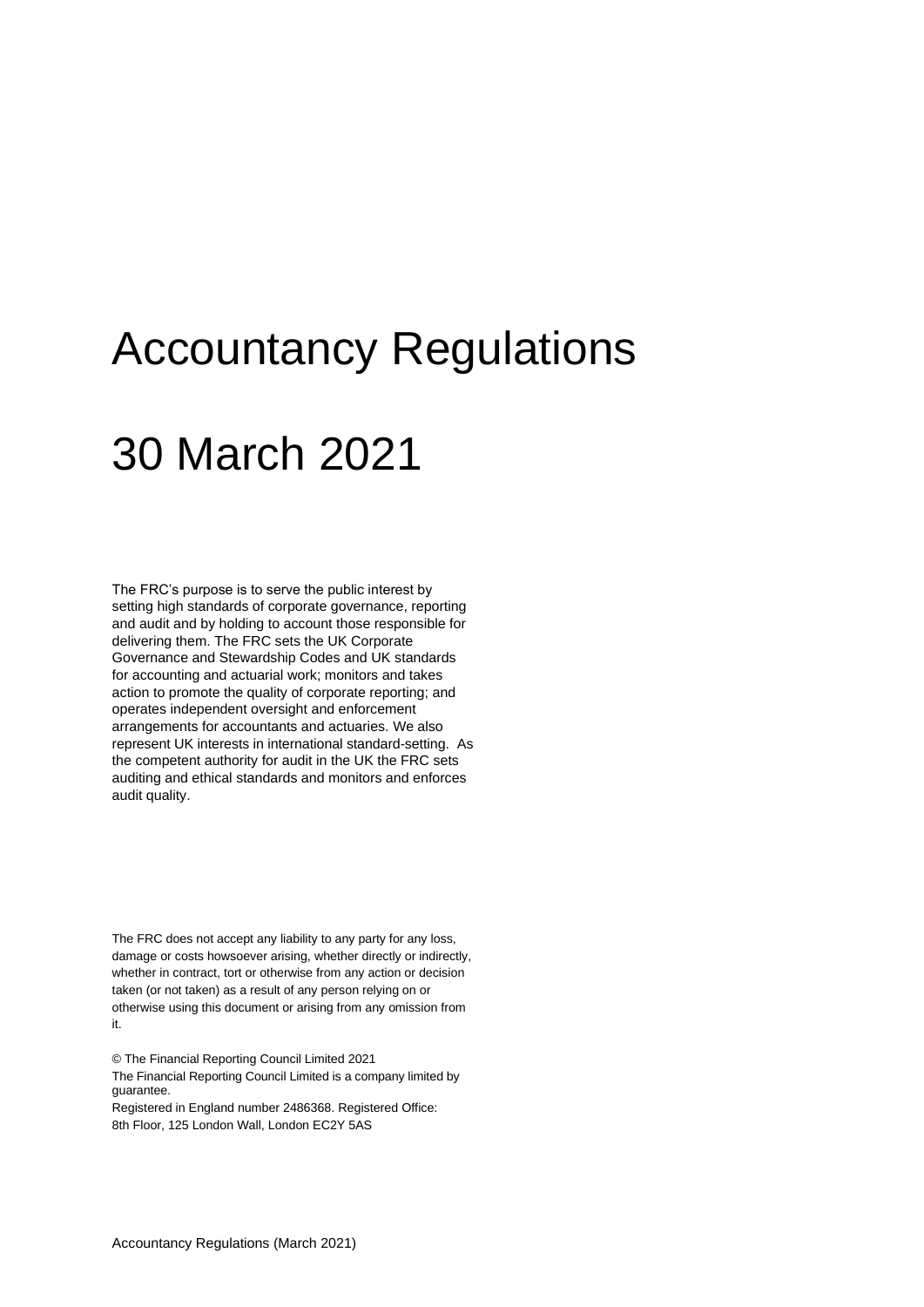# **Contents**

### Page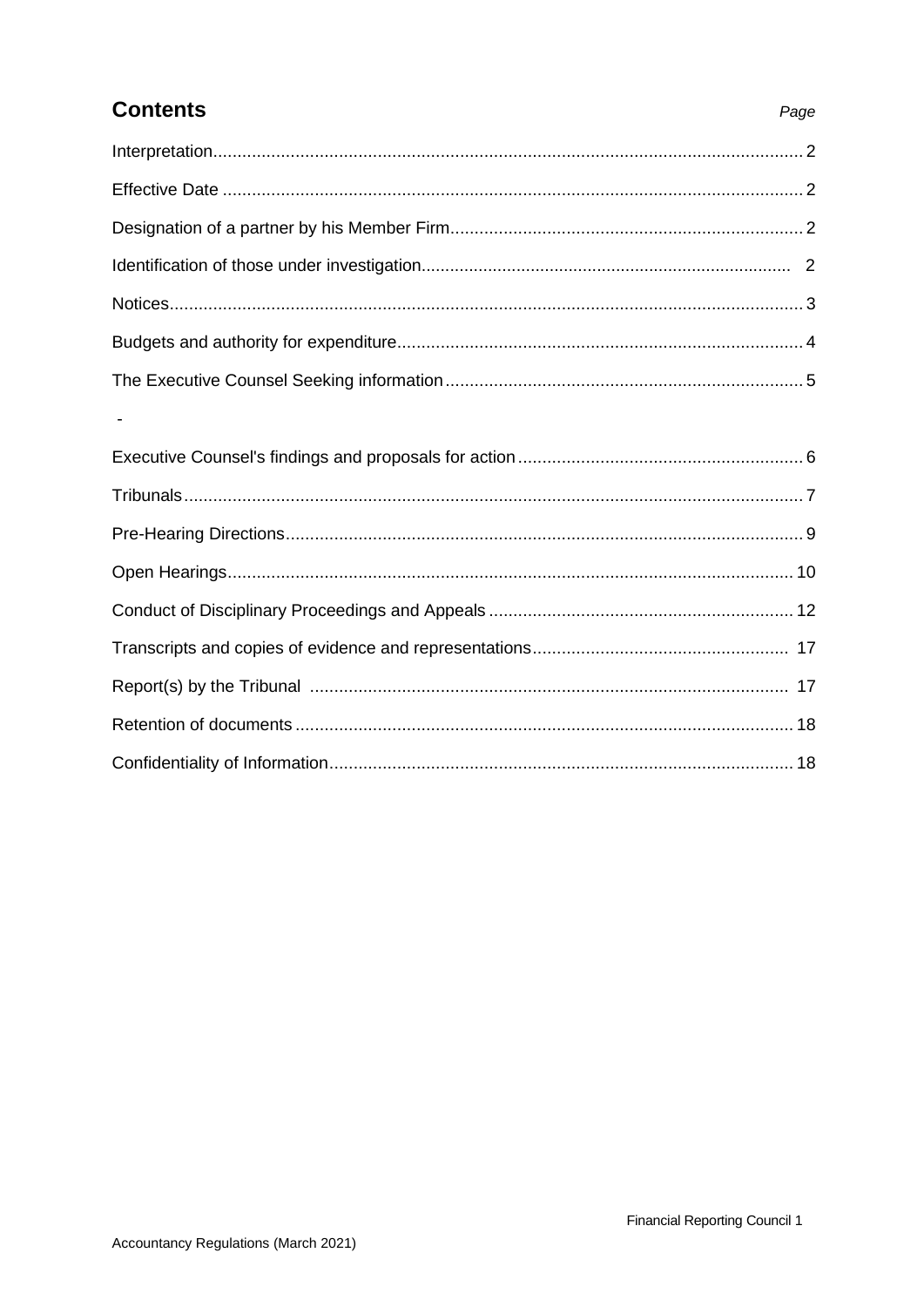# **REGULATIONS MADE PURSUANT TO THE SCHEME ADOPTED FOR THE ACCOUNTANCY PROFESSION**

#### **Interpretation**

1. These Regulations shall be interpreted and applied subject to and in accordance with the Scheme adopted by the Financial Reporting Council ("FRC") with such amendment or amendments as may from time to time be made thereto (the "Scheme"). In these Regulations "partner" means a partner, member or director in a Member Firm, however that Firm may be constituted.

#### **Effective Date**

2. These Regulations were issued on 8 December 2014 and reissued on 30 March 2021 and shall apply to all investigations and disciplinary proceedings under the Scheme.

#### **Designation of a partner by his Member Firm**

- 3. When a Member Firm:
	- (a) has an obligation to give oral information, explanation or evidence in terms of paragraph 14 of the Scheme; or
	- (b) has a right under paragraph 7(10), 7(12), 8(1), 9(5), 10(1), 10(9), 10(15) or 11(10) of the Scheme which it exercises;

that obligation shall be performed by and that right may be exercised by a partner designated by such Member Firm. If, for the purposes of (a) above, the Member Firm fails to designate a partner, the Executive Counsel or, where a Tribunal exists, the Tribunal may do so. For the avoidance of doubt, a designated partner is not a Representative for the purposes of the Scheme.

#### **Identification of those under investigation**

4. The notice in writing given to a Participant under paragraph 6(5) or 6(9) of the Scheme shall, to the extent that it is known, identify each Member or Member Firm under investigation.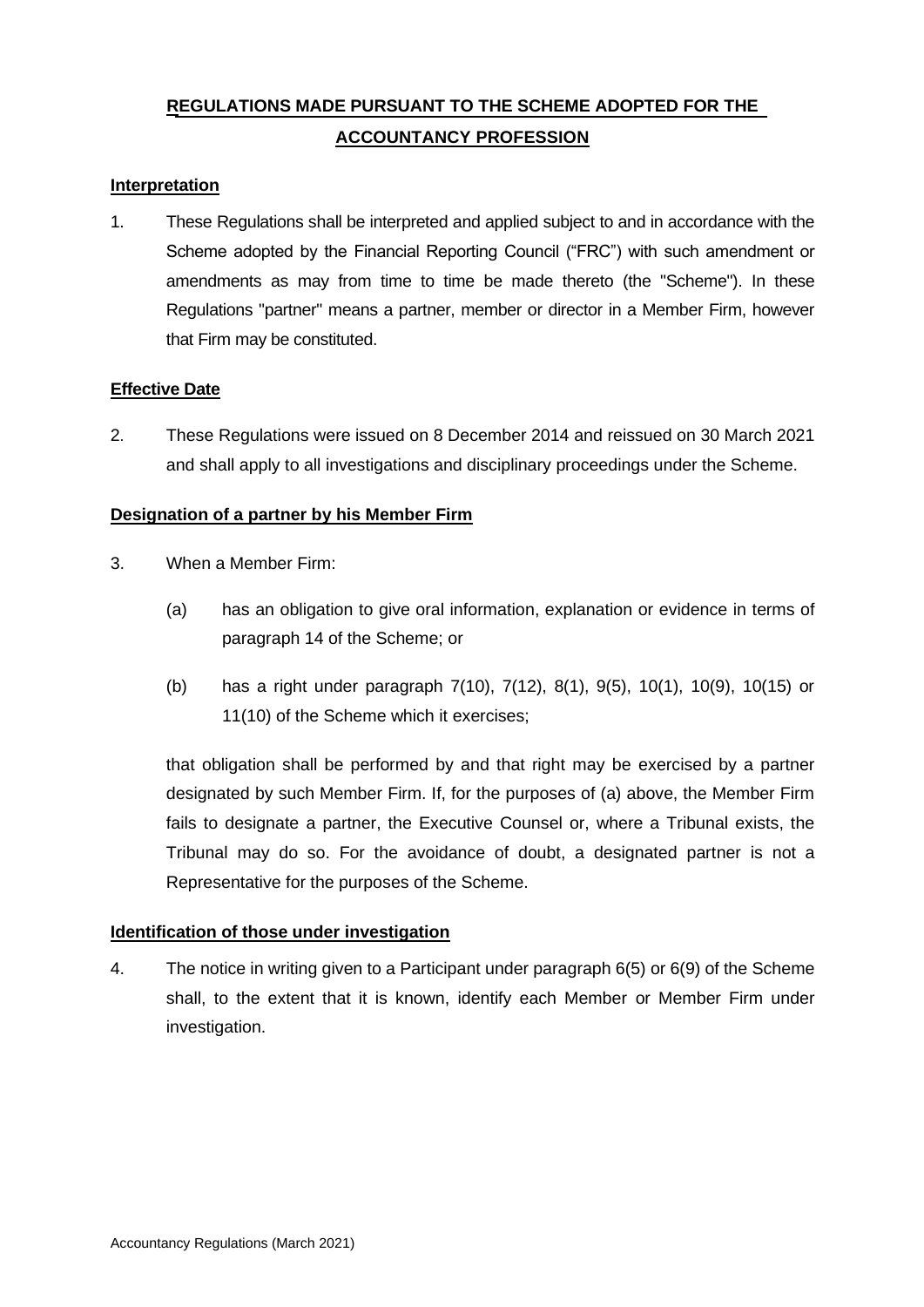### **Notices**

- 5**.** (a) All notices and other communications required by the Scheme or these Regulations to be made or given to a Member or Member Firm shall be delivered personally to the Member or left at his last known registered address or delivered to a partner in the Member Firm or sent by email or by post:
	- (i) in the case of a Member in practice, subject to paragraph (h) below, to his principal place of business and in the case of a Member not in practice to the address last notified by him to the Participant to which he belongs as his address for communications; and
	- (ii) in the case of a Member Firm, subject to paragraphs (f) to (h) below, to the senior Member partner or equivalent in the case of a partnership or to the managing director or equivalent in the case of a body corporate at its present or last known principal place of business.
	- (b) A notice or other communication delivered personally or left at the last known address will be deemed to have been served immediately.
	- (c) A notice or other communication sent by post shall be given or made by properly addressing and posting a letter containing the same by recorded delivery post and service will be deemed to take effect two business days after posting.
	- (d) A notice or other communication sent by email must be sent to the latest email address notified by the Member or Member Firm, and service will be deemed to take effect immediately.
	- (e) The accidental omission to send or deliver a notice or other communication to, or the non-receipt of a notice or other communication by, a Member or Member Firm entitled to receive the same pursuant to the Scheme or these Regulations shall not invalidate any investigation, appeal, disciplinary or other proceedings as the case may be to which such notice or other communication relates.
	- (f) If a Member Firm so requests in writing, all notices and communications directed to that Member Firm may thereafter be addressed to a partner who is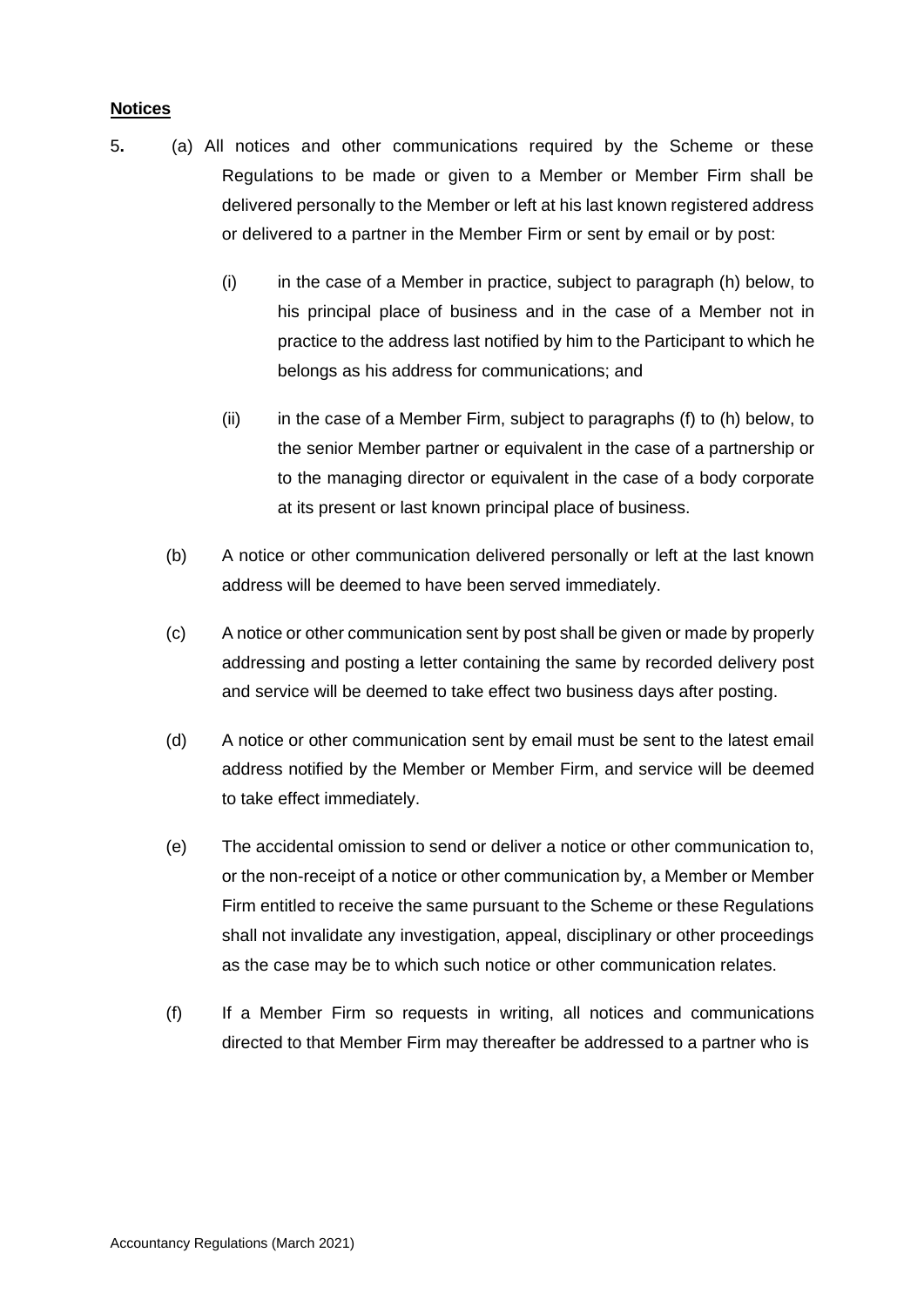a Member designated by such Member Firm to receive them on behalf of the Member Firm.

- (g) If a Member Firm ceases to be a Member Firm, discontinues its business or otherwise ceases to exist, the Executive Counsel, the Board, or the Conduct Committee or a Tribunal (subject to prior notice to all Members who were partners at the material time in such Member Firm as far as is practical) may designate one of such Members to receive on behalf of all of them, all relevant notices or other communications issued by the Executive Counsel, the Board or the Conduct Committee or such Tribunal.
- (h) If a Member or Member Firm so requests in writing, all notices and communications directed to that Member or Member Firm may thereafter be addressed to his or its legal adviser.

#### **Budgets and authority for expenditure**

- 6. The Conduct Committee shall set budgets for all matters related to an investigation, disciplinary proceedings and appeals, as the case may be, including for the remuneration of tribunal members and the relevant travel and subsistence costs of persons connected with any case. For an investigation, the Executive Counsel shall put forward to the Conduct Committee in writing his recommendation for the budget, following receipt of notice pursuant to paragraph 7(4) of the Scheme. The Conduct Committee may in its absolute discretion amend an approved budget to such extent as it sees fit.
- 7. The Executive Counsel may, within the budget set by the Conduct Committee, authorise all disbursements incurred by him in connection with an investigation, disciplinary proceedings or an appeal. The FRC shall pay, or provide for the payment of, all disbursements properly incurred and accounted for by the Executive Counsel in accordance with this Regulation.
- 8. The Convener may from time to time be authorised by the Conduct Committee:
	- (a) to engage any person whose services may be required to assist the Convener;
	- (b) within such limits as may be prescribed by the Conduct Committee, to authorise the remuneration of any person referred to in paragraph (a) of this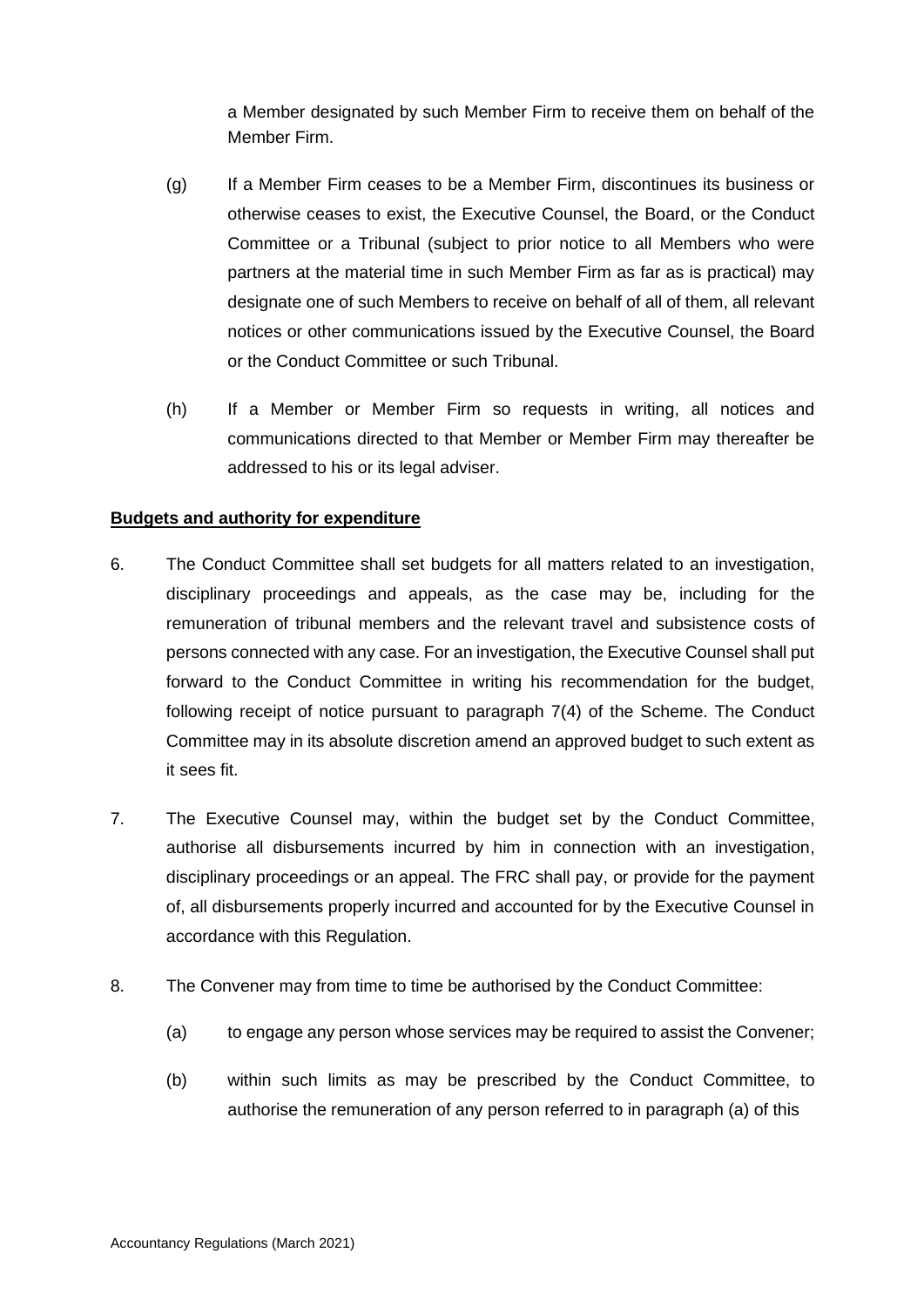Regulation and authorise other disbursements properly incurred by the Convener in the performance of his duties under the Scheme; and

(c) to take any other action which the Convener may consider necessary or desirable for the purpose of performing his duties under the Scheme.

The FRC shall pay, or provide for the payment of, all disbursements properly incurred and accounted for by the Convener with the authority of the Conduct Committee.

- 9. A Tribunal may from time to time be authorised by the Conduct Committee:
	- (a) to engage any person whose services may be required to assist the Tribunal;
	- (b) within such limits as may be prescribed by the Conduct Committee, to authorise the remuneration of any person referred to in paragraph (a) of this Regulation and authorise other disbursements properly incurred by the Tribunal in the conduct of the hearing or appeal (as the case may be); and
	- (c) to take any other action which the Tribunal may consider necessary or desirable for the purpose of the hearing or appeal (as the case may be).

The FRC shall pay, or provide for the payment of, all disbursements properly incurred and accounted for by the Tribunal with the authority of the Conduct Committee.

# **The Executive Counsel Seeking information**

- 10. (a) The Executive Counsel may call upon any Member, Former Member, Member Firm, Former Member Firm or Successor Member Firm (including any Member or Member Firm under investigation) to provide promptly to him or to any persons authorised by him, such information as the Executive Counsel considers necessary for the purposes of a preliminary enquiry or an investigation and to co-operate in any other manner required by paragraph 14 of the Scheme.
	- (b) The Executive Counsel shall receive from any Member or Member Firm under preliminary enquiry or an investigation or subject to disciplinary proceedings, any information which may be tendered to the Executive Counsel and which, in the opinion of the Executive Counsel, may be material to a preliminary enquiry or an investigation or disciplinary proceedings.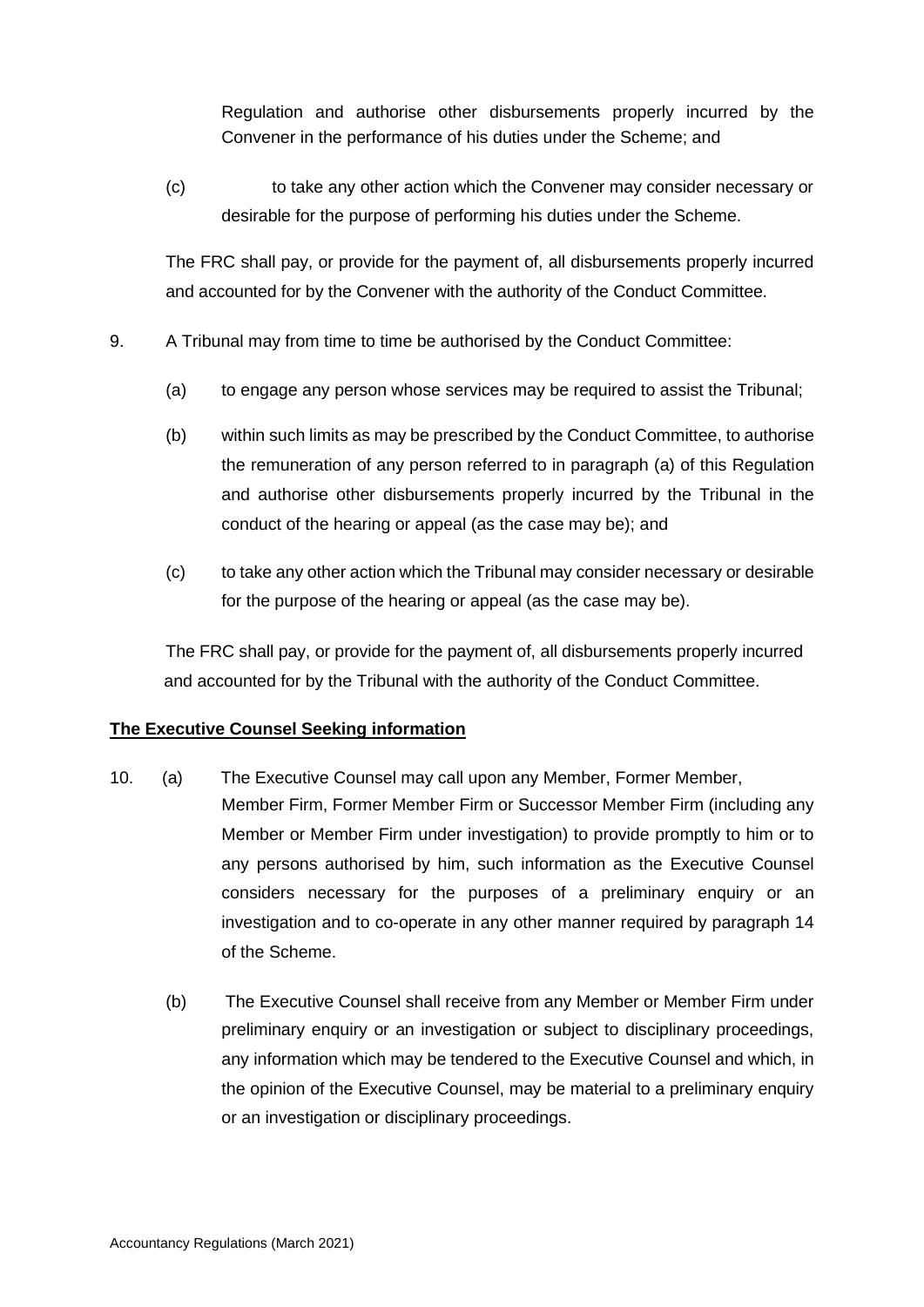- (c) The Executive Counsel may request or receive from any other person any information which may be material to a preliminary enquiry or an investigation or disciplinary proceedings.
- (d) Information given under paragraph (a) or (c) of this Regulation shall be provided orally and/or in writing as the Executive Counsel shall decide.
- 11. [This paragraph is blank.].
- 12. [This paragraph is blank.]
- 13. [This paragraph is blank.]
- 14. [This paragraph is blank.]

# **Executive Counsel's findings and proposals for action**

- 15. A Formal Complaint delivered to the Conduct Committee pursuant to paragraph 7(11) of the Scheme shall include or be accompanied by a summary of those facts and circumstances on which the Formal Complaint is based, specifying the manner in which the Executive Counsel alleges that the Member or Member Firm has been guilty of an act or acts of misconduct.
- 16. If admissions are made by a Member or Member Firm under paragraph 7(12) or 9(5) of the Scheme, the Executive Counsel shall inform the Member or Member Firm of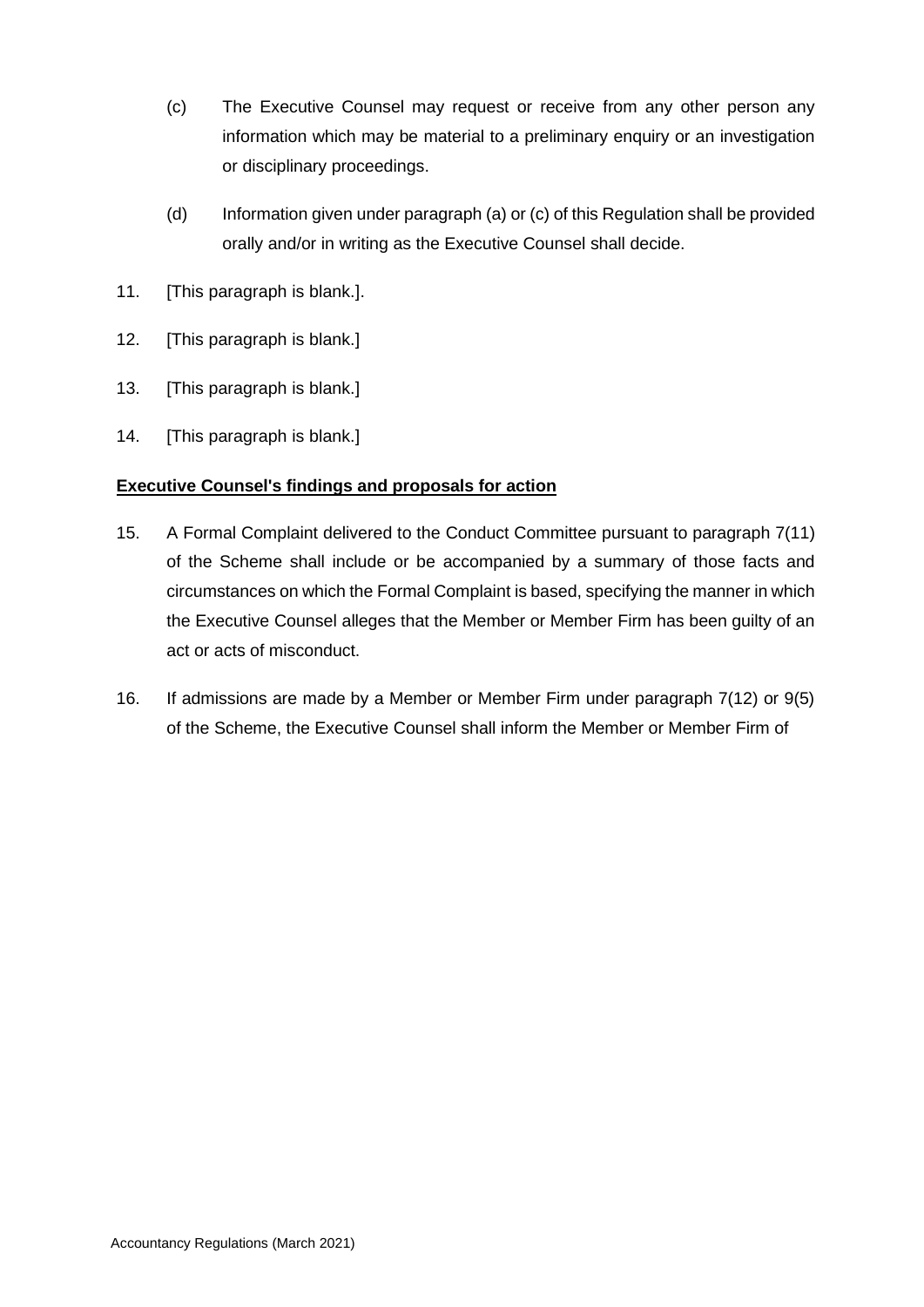the provisions of paragraphs 7(12) and 7(13) or paragraph 9(5) (as applicable) in relation to such admissions.

### **Tribunals**

- 17. (a) A person appointed to the Tribunal Panel in accordance with paragraph 11 of the Scheme:
	- (i) may be remunerated on such terms as the Conduct Committee shall determine from time to time; and
	- (ii) shall, immediately following appointment, provide to the Conduct Committee a written undertaking that he will not seek or accept appointment as an officer, employee, or member of the governing body of a Participant for the duration of his membership of the Tribunal Panel or of his participation in a Tribunal (whichever is later).
	- (b) A retiring member of the Tribunal Panel shall be eligible for re-appointment for a further period of three years.
	- (c) The Conduct Committee may appoint a Secretary to each Tribunal, to administer the Tribunal in accordance with the Scheme, the Regulations and the directions of the Tribunal. He may provide information to the Tribunal on procedural matters. He shall not retire with the Tribunal when it deliberates.
	- (d) A Tribunal member shall remain on the Tribunal notwithstanding that his term on the Panel has expired provided that his term has not ceased pursuant to Regulation 17(e).
	- (e) A person's appointment to the Tribunal Panel shall cease immediately on accepting an appointment contrary to Regulation 17(a)(ii), on being declared bankrupt, on being convicted of a relevant criminal act as defined in Regulation 17(f), on being deemed by a qualified medical practitioner to be of unsound mind, or on being excluded as a Member or having ceased to be a Member as a result of bankruptcy of one or more Participants.
	- (f) Relevant criminal act shall mean a criminal act other than one which in the opinion of the Appointment Committee appointed under paragraph 11(1)(i) of the Scheme has no material relevance to his fitness to be a member of the Tribunal Panel whether or not the criminal act was committed and/or the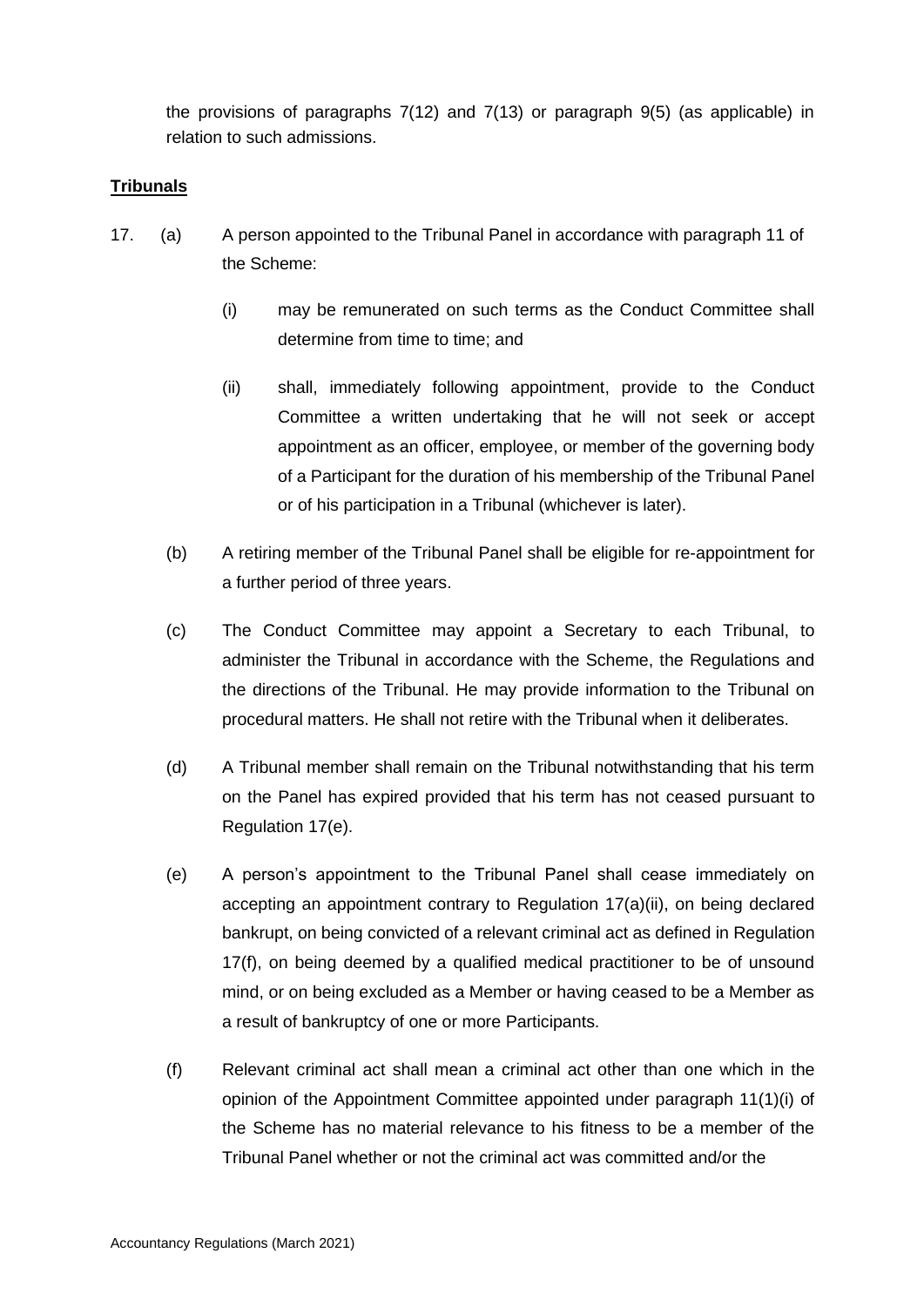conviction was secured in England and Wales, Scotland, Northern Ireland or the Republic of Ireland.

- 18. The Conduct Committee shall deliver to the Tribunal appointed in terms of paragraph 9(2), 10(7)(ii), 11(5), 11(7) or 15(3) of the Scheme a copy of the Formal Complaint or notice of appeal or application for an Interim Order and any admissions made under paragraph 7(12) of the Scheme.
- 19. As soon as practicable after its appointment in accordance with paragraph 9(2), 10(7)(ii), 11(5) or 11(7) of the Scheme, the Tribunal shall give not less than six weeks' notice (or such lesser period as the Tribunal, Executive Counsel and Member or Member Firm shall agree) to the Member or Member Firm concerned and the Executive Counsel of the time and place appointed for the hearing of the Formal Complaint or appeal
- 20. (a) As soon as practicable after its appointment in accordance with paragraph 15(3) of the Scheme, the Tribunal shall give not less than ten working days' notice (or such lesser period as the Tribunal, Executive Counsel and Member or Member Firm shall agree) to the Member or Member Firm concerned and the Executive Counsel of the time and place appointed for the hearing of the application for an Interim Order.
	- (b) Where an Interim Order has been made by a Tribunal, it shall give not less than ten working days' notice to the Member or Member Firm concerned and the Executive Counsel of the time and place appointed for the hearing of a review of an Interim Order, in accordance with paragraph 15(8) of the Scheme. Where the Tribunal, the Executive Counsel and the Member or Member Firm agree, a review in accordance with paragraph 15(8) of the Scheme may be dealt with by the Tribunal without oral argument.
	- (c) As soon as practicable after receipt of an application from the Executive Counsel or the Member or Member Firm for an Interim Order to be reviewed in accordance with paragraph 15(9) of the Scheme, the Tribunal shall give not less than ten working days' notice to the Member or Member Firm concerned and the Executive Counsel of the time and place appointed for the hearing of a review of an Interim Order.
- 21. (a) Reasonable notice shall be given of any adjournment or deferment of the time appointed for any hearing or of the time appointed for any further hearing.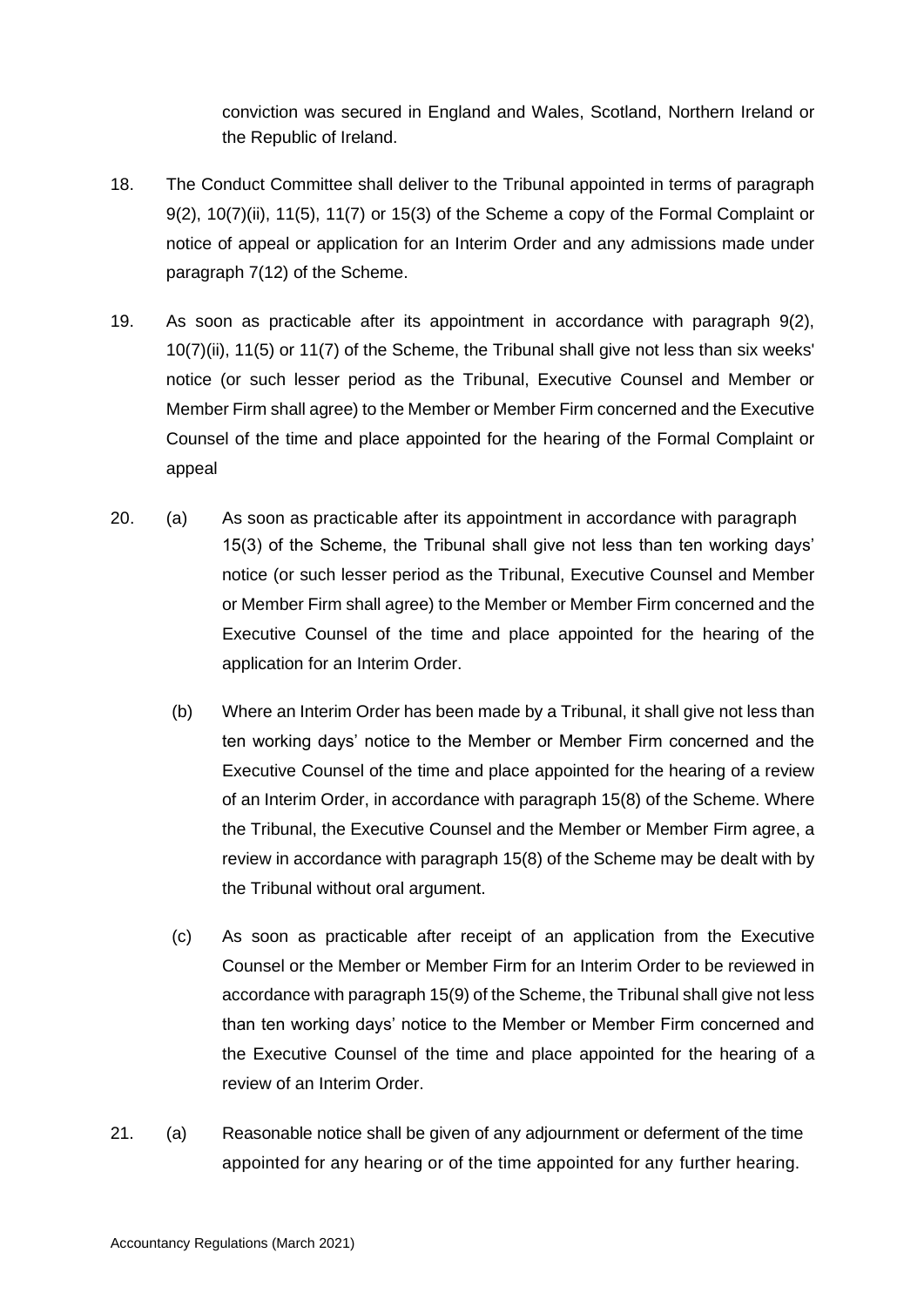Either party may seek an adjournment, on reasonable notice in writing being given to the Tribunal and the other party, and, if the Tribunal at its discretion consents, it shall order an adjournment.

(b) The notice of hearing given under Regulation 19 or 20 shall also set out details of the procedure to be followed at any hearing and contain notice of the rights of the Member or Member Firm concerned to be legally represented, and to make representations and written submissions. The notice shall also be accompanied by a copy of the Scheme and Regulations.

# **Pre-Hearing Directions**

- 22. (a) The pre-hearing directions provided for under paragraph 11(10) of the Scheme may include:
	- (i) Fixture of hearing dates.
	- (ii) The exclusion of the public (including the press) from the hearing in terms of paragraph 11(14) of the Scheme.
	- (iii) The disclosure of documents.
	- (iv) A requirement on any party to give particulars of any relevant matter and the form for such provision.
	- (v) Requirements in respect of skeleton arguments or other submissions.
	- (vi) The form in which evidence is to be prepared and supplied for the hearing.
	- (vii) The use of expert witnesses.
	- (viii) The dates by which any directed action shall be taken.
	- (ix) Provisions for default in respect of directions.
	- (b) Any party may apply for pre-hearing directions in writing to the Tribunal, with copies to the other parties.
	- (c) Where it is the intention of the Tribunal to dispose of an application for prehearing directions or otherwise to give such directions, the Tribunal shall give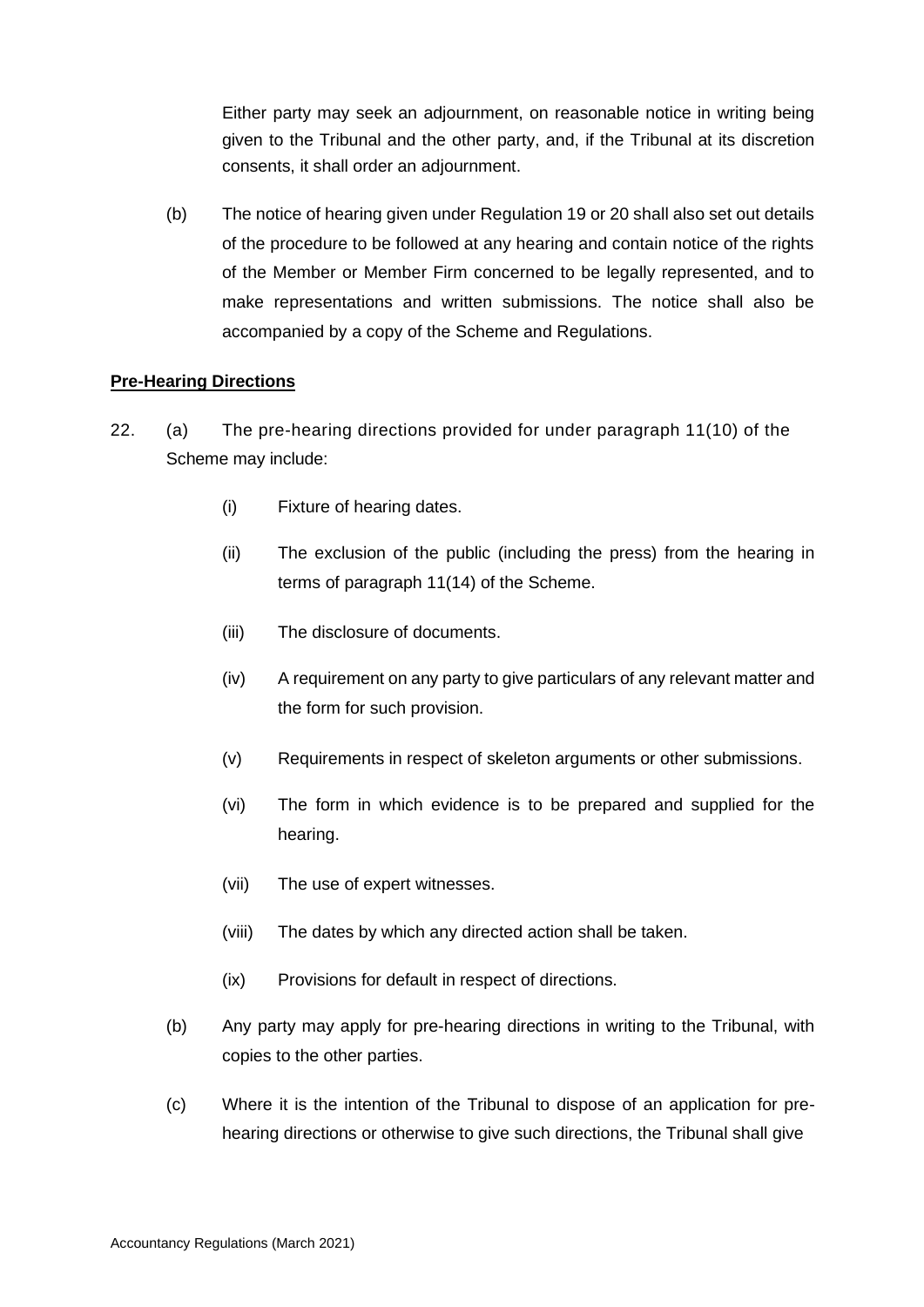reasonable notice in writing to all parties and shall invite submissions in such form as the Tribunal shall direct.

- (d) Oral argument shall not ordinarily be heard before pre-hearing directions are given.
- (e) Pre-hearing directions shall be signed by the Chairman of the Tribunal and communicated to the parties.
- (f) Pre-hearing directions shall continue to bind the parties notwithstanding that the composition of the Tribunal may change at or after the commencement of the hearing.
- (g) Where any party fails to comply with any pre-hearing direction it shall be open to the Tribunal to make any further order or direction, including an order for the payment of costs, as may be just. Any such failure to comply shall be a fact to which the Tribunal may have regard at the hearing and the Tribunal may draw such inference from it as is justified.
- (h) Nothing in this Regulation shall be taken to limit the powers of the Tribunal, and the Tribunal may revisit any question or matter notwithstanding that it has already been the subject of a pre-hearing direction.
- (i) Any hearing for pre-trial directions may take place before the Chairman of the Tribunal sitting alone.
- (j) Notwithstanding the above, the Chairman may at any time give such directions for the just and expeditious hearing of a Formal Complaint as he thinks fit.

# **Open Hearings**

- 23. (a) The Tribunal shall give notice in whatever form it may direct publicising the date and place the hearing will be held, irrespective of whether it shall have decided in terms of paragraph 11(14) of the Scheme that the public (including the press) shall be excluded throughout all or part of a hearing, unless, in the opinion of the Tribunal, it would not be in the public interest to do so.
	- (b) Notwithstanding that neither of the parties has made any submission for prehearing directions prior to the commencement of the hearing requesting that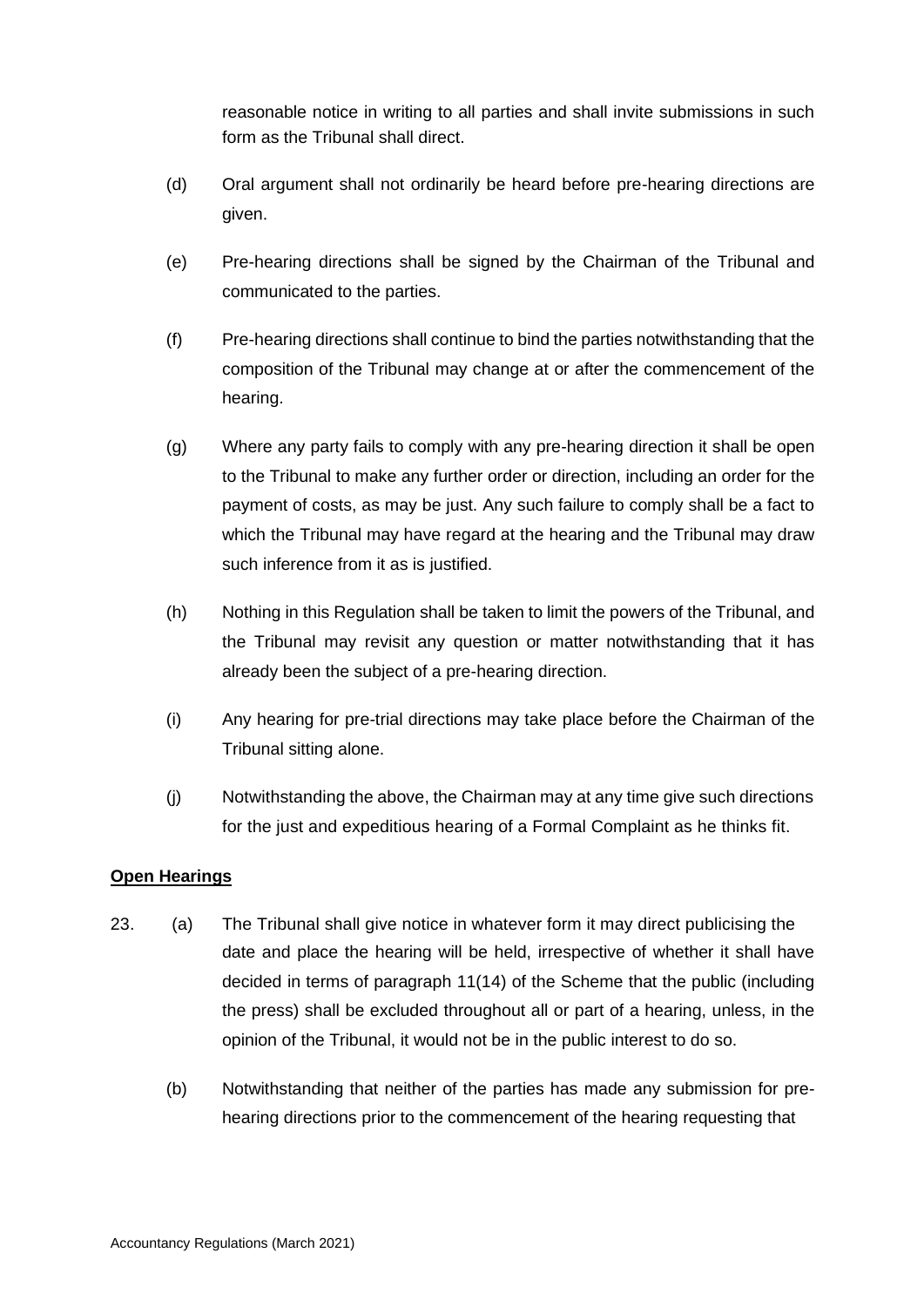the public should be excluded from it, either may make such a submission, in accordance with paragraph 11(14) of the Scheme, at any time before the conclusion of the proceedings, but the parties shall not be entitled to have reheard any evidence which has already been heard in the presence of the public. Argument on such a submission shall be in private before the Tribunal. If a direction to exclude the public is made after the hearing has commenced in public, the Tribunal shall thereupon give notice in whatever form it directs of the exclusion.

- (c) A hearing is regarded as being conducted in public notwithstanding that no members of the public actually attend it. Notwithstanding that the public are excluded from a hearing by reason of the operation of paragraph 11(14) of the Scheme, any individual may be admitted to the hearing of a Formal Complaint by special direction of the Tribunal.
- (d) Where the respondent to a Formal Complaint requests that the hearing before the Tribunal shall be held in private and another respondent (or respondents) to a Formal Complaint or Complaints to be heard by the same Tribunal either does not make or opposes such request, the Tribunal, when deciding whether or not to grant the request in accordance with paragraph 11(14) of the Scheme, shall have regard in particular to:
	- (i) the views of all parties;
	- (ii) the feasibility and appropriateness of holding separate hearings of the Formal Complaint against those who have requested a hearing in private and those who have not; and
	- (iii) any additional cost likely to be involved by holding separate hearings as aforesaid.
- (e) Notwithstanding a decision that the whole or any part of the hearing shall be in public, the Tribunal may at any time sit in private in accordance with paragraph 11(14) of the Scheme.
- (f) The Tribunal shall normally allow to be present at any session of a hearing:
	- (i) the Executive Counsel and any person appearing on his behalf;
	- (ii) any Member subject to disciplinary proceedings before the Tribunal;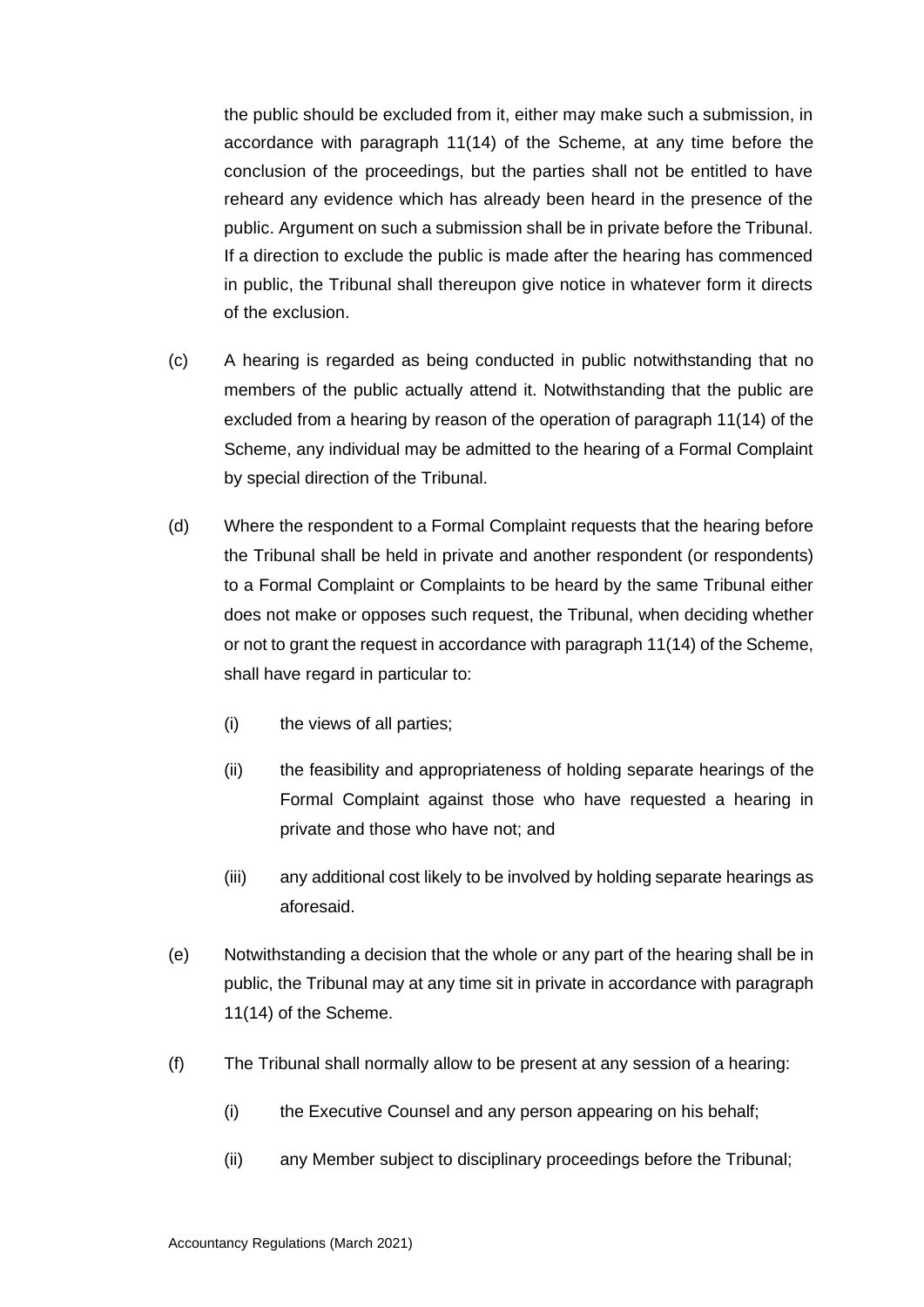- (iii) a Representative of any such Member or Member Firm;
- (iv) a solicitor or counsel accompanying any other witness giving evidence before the Tribunal. In respect of any such other witness such solicitor or counsel is permitted to be present for the purpose only of advising the witness he is accompanying;
- (v) any other person whom the Tribunal in its discretion allows to be present.

#### **Conduct of Disciplinary Proceedings and Appeals**

- 24. The Formal Complaint made against a Member or Member Firm may only be amended or supplemented with the consent of the Disciplinary Tribunal. No objection shall be upheld to any technical fault in the Formal Complaint or the proceedings of the Tribunal provided that in accordance with natural justice the proceedings are fair to the Member or Member Firm.
- 25. (a) Not later than 4 weeks before the commencement of the hearing of a Formal Complaint, the Executive Counsel shall submit to the Tribunal and the Member or Member Firm concerned a list of the names and addresses of the witnesses he proposes to call together with summaries of their evidence and copies of any documents to be adduced.
	- (b) Not later than 2 weeks before the commencement of a hearing the Member or Member Firm concerned shall submit to the Tribunal and the Executive Counsel a list of the names and addresses of the witnesses he or it proposes to call together with summaries of their evidence and copies of any documents to be adduced.
	- (c) Neither party shall, without the consent of the other or the permission of the Tribunal, call any witness or adduce any document other than those submitted in terms of (a) and (b) of this Regulation.
	- (d) The Member or Member Firm concerned shall be entitled to make submissions to the Tribunal in writing and may elect to submit all or any part of his or its evidence in writing, but nevertheless may be required to appear before the Tribunal.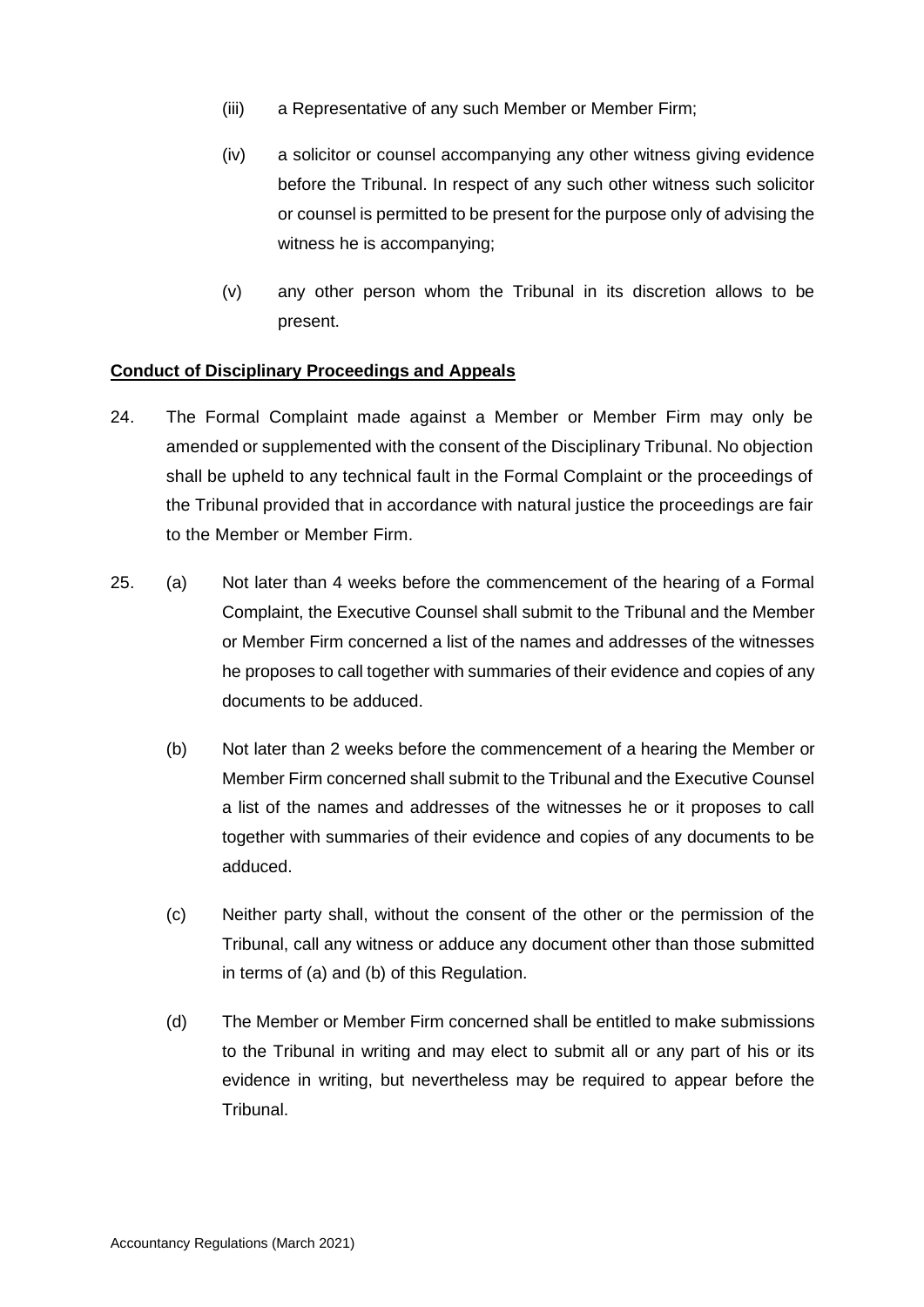- 26. All written submissions shall be delivered to the Tribunal seven days prior to the date fixed for the commencement of the hearing, subject to waiver of this requirement by the Tribunal, with a copy to the Executive Counsel. On receipt of such submissions, copies thereof shall be forwarded to any other Members or Member Firms concerned by the Tribunal.
- 27. Subject to the Scheme and to these Regulations the conduct and proceedings of the hearing before the Disciplinary Tribunal shall be determined by the Chairman of the Tribunal in consultation with the other members of the Disciplinary Tribunal. The Disciplinary Tribunal may prohibit the production of evidence and calling of witnesses not notified in the pre-hearing disclosure procedure or notified but with insufficient detail for the nature of the evidence concerned to be readily understood, unless it considers that there were good grounds for such non-disclosure or lack of detail. The Disciplinary Tribunal may at its discretion extend the time periods provided for in Regulations 25 and 26.
- 28. The Tribunal, whether the hearing shall be in public or private, shall arrange for a record to be made of its proceedings and of oral evidence given by witnesses during the hearing, such record to be an electronic recording and a written contemporaneous transcript.
- 29. The order of the proceedings for the hearing of a Formal Complaint shall, unless the Disciplinary Tribunal otherwise directs, be as follows:
	- (a) submissions by or on behalf of the Executive Counsel;
	- (b) hearing of any witnesses called by or on behalf of the Executive Counsel, followed by cross-examination of such witnesses by or on behalf of the Member/Member Firm concerned, and re-examination by the Executive Counsel of a witness who has been cross-examined;
	- (c) submissions by the Member/Member Firm concerned;
	- (d) hearing of any witnesses called by or on behalf of the Member/Member Firm concerned, followed by cross-examination of such witnesses by or on behalf of the Executive Counsel, and re-examination by the Member/Member Firm of a witness who has been cross-examined;
	- (e) closing submissions by or on behalf of the Executive Counsel;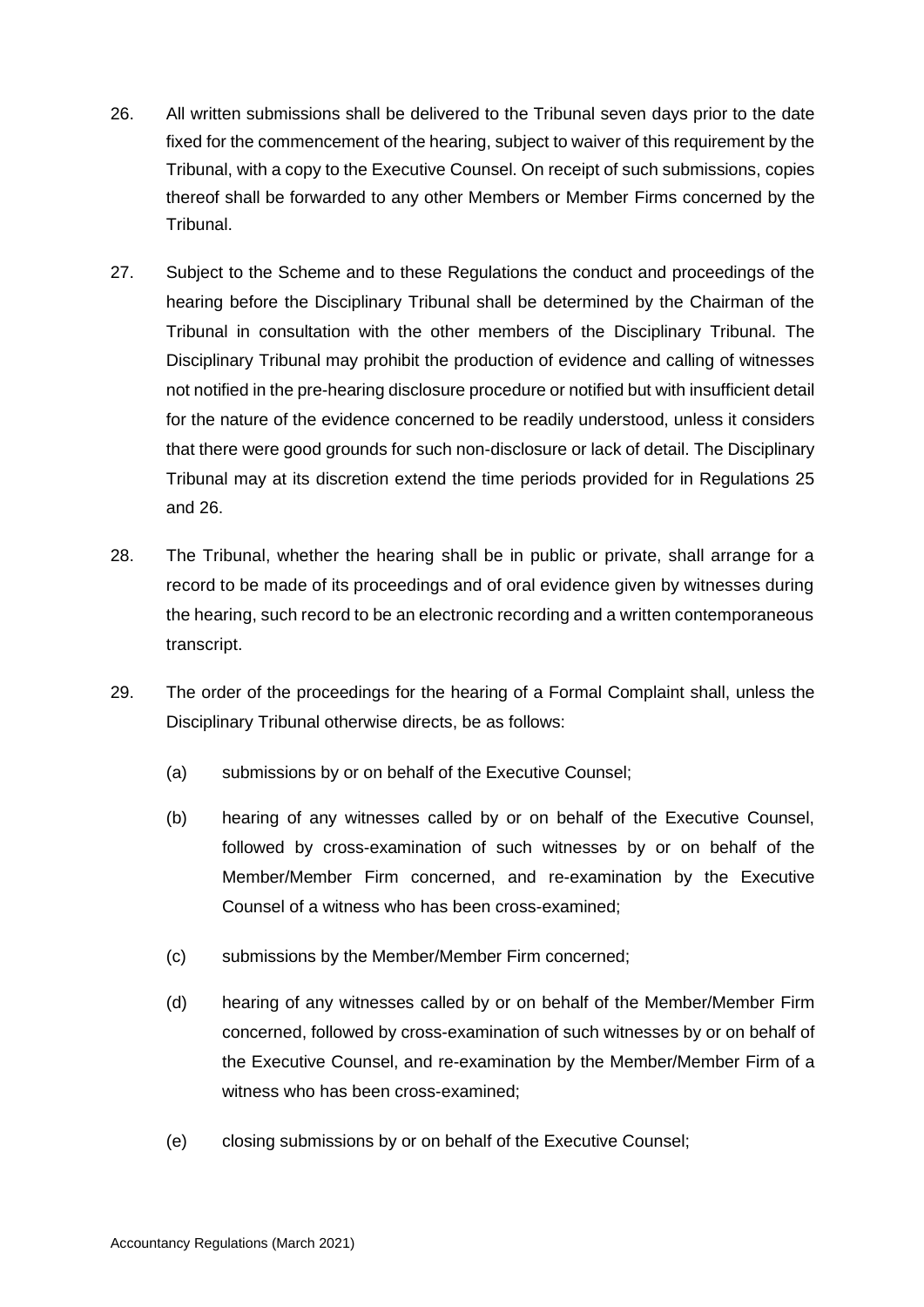(f) closing submissions by the Member/Member Firm concerned.

The members of the Tribunal may ask questions of any witness or other person appearing before the Tribunal at any time.

A Representative may act on behalf of a Member or Member Firm under this Regulation.

The Disciplinary Tribunal may permit any witness to be recalled.

- 30. Subject to the Scheme and to these Regulations, the conduct and proceedings of an appeal notified under paragraph 10(1) of the Scheme shall be determined by the Chairman of the Appeal Tribunal in consultation with the other members of the Tribunal.
- 31. The order of the proceedings on an appeal shall, unless the Appeal Tribunal otherwise directs, be as follows:
	- (a) submissions by the Appellant;
	- (b) if permitted by the Appeal Tribunal under Regulation 30, the re-hearing of any witness called before the Disciplinary Tribunal and/or the receipt of fresh evidence followed by cross-examination and re-examination of such witnesses by or on behalf of the Executive Counsel or the Appellant, as the case may be;
	- (c) submissions by or on behalf of the Executive Counsel, including the submission of evidence and the calling of any witnesses; and
	- (d) if requested by the Appellant, closing submissions by the Appellant.

A Representative may act on behalf of an Appellant under this Regulation.

32. Any request to the Appeal Tribunal to hear any witness (which shall be only in respect of new evidence) shall be in writing and shall be accompanied by a statement in writing of the evidence proposed to be given by such witness. If the Appeal Tribunal accedes to the request, the party to the proceedings so requesting shall be responsible for arranging for the attendance of the witness before the Appeal Tribunal, at such time and place as the Appeal Tribunal may appoint.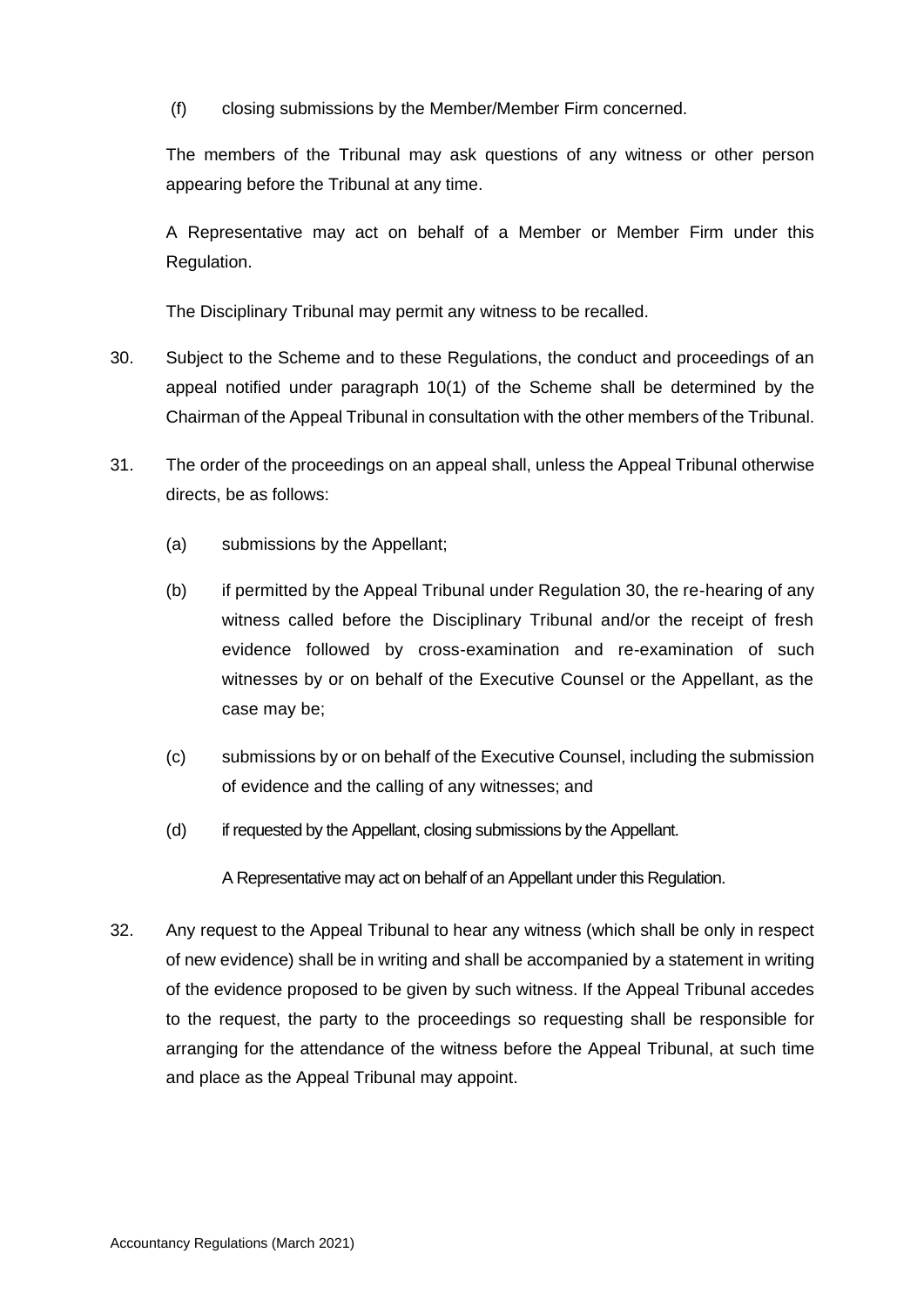- 33. Except as provided in these Regulations, no person who attends a hearing of a Tribunal shall be entitled to address the Tribunal or to ask questions of any witness.
- 34. The Disciplinary or Appeal Tribunal shall, at an appropriate stage in the proceedings but before making, affirming or amending an order or orders under paragraphs 9(8) or 10(12)(i) of the Scheme, invite representations from the Member or Member Firm concerned in respect of the possible orders that the Tribunal may make, affirm or amend under Appendix 1 to the Scheme. Such representations may be made orally (which may be made by a Representative) and/or in writing. The Member or Member Firm concerned may call witnesses in support of their representations. The representations shall not be directed to the validity of the finding of the Tribunal. The Executive Counsel shall inform the Tribunal of any previous findings made either under this Scheme or by a disciplinary body of a Participant against the Member or Member Firm.
- 35. If, having reached an adverse finding under paragraph 9(7)(i) of the Scheme, the Tribunal is considering the making of an order in respect of costs under paragraph 9(8)(ii) of the Scheme or on the abandonment of an appeal or at the conclusion of the hearing of the appeal the Appeal Tribunal is considering the making of an order in respect of the costs of the appeal under paragraph 10(12)(iii) of the Scheme, it shall, before making such order, inform such Member or Member Firm or Appellant in writing of the finding and give to the Member or Member Firm reasonable opportunity to make representations in respect of the costs orally (which may be made by a Representative) and/or in writing as the Tribunal may direct.
- 36. If, having dismissed the Formal Complaint under paragraph 9(7)(ii) of the Scheme, the Tribunal is considering the making of an order in respect of costs under paragraph 9(9) of the Scheme, it shall, before making such order, inform the Executive Counsel in writing of the finding and give to the Executive Counsel reasonable opportunity to make representations in respect of the costs orally and/or in writing as the Tribunal may direct.
- 37. If, after notice has been given under paragraph 10(1) of the Scheme, neither an Appellant nor his Representative appears at the hearing of the appeal, the Appeal Tribunal may proceed with the hearing or may adjourn the hearing.
- 38. If there is more than one appeal from a Disciplinary Tribunal, all such appeals shall, unless the Appeal Tribunal otherwise decides, be heard together.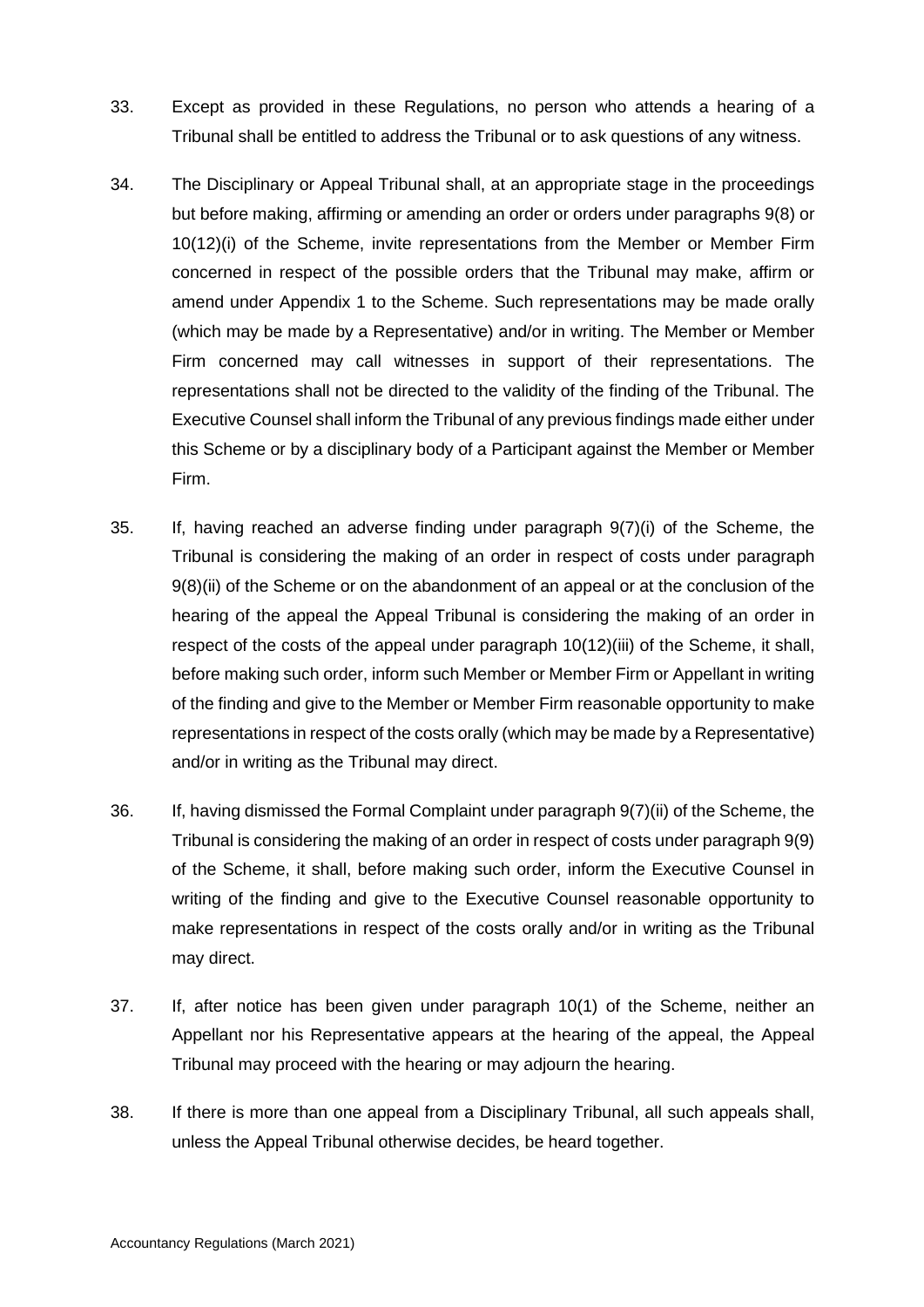- 39. At any hearing in private, the Tribunal shall normally allow to be present:
	- (a) any Member subject to disciplinary proceedings or an appeal before the Tribunal;
	- (b) a Representative on behalf of a Member or Member Firm subject to disciplinary proceedings or an appeal;
	- (c) the Executive Counsel and any person appearing on his behalf;
	- (d) a solicitor or counsel accompanying a witness; and
	- (e) any other person whom the Tribunal in its discretion allows to be present.
- 40. For the purpose of receiving evidence under paragraphs 10(10) or 10(11) of the Scheme, the Appeal Tribunal may, as it thinks fit, receive any new evidence in writing and/or request that a witness attend a hearing.
- 41. (a) Not later than seven working days before the date fixed for the hearing of an application for, or a review of, an Interim Order, the Executive Counsel shall submit to the Tribunal and the Member or Member Firm concerned a copy of any documents to be adduced.
	- (b) Not later than two working days before the date fixed for the hearing of an application for, or a review of, an Interim Order, the Member or Member Firm concerned shall submit to the Tribunal and the Executive Counsel a copy of any documents to be adduced.
- 42. Subject to the Scheme and to these Regulations, the conduct and proceedings of an application for, or a review of, an Interim Order shall be determined by the Chairman of the Tribunal in consultation with other members of the Tribunal. Witnesses shall not ordinarily be called at an application for, or a review of, an Interim Order, however the Tribunal may, at its absolute discretion, hear witnesses called by or on behalf of the Executive Counsel and/or the Member or Member Firm concerned. The Disciplinary Tribunal may at its discretion extend the time periods provided for in Regulation 41.
- 43. The order of the proceedings of an application for, or a review of, an Interim Order shall, unless the Tribunal otherwise directs, be as follows: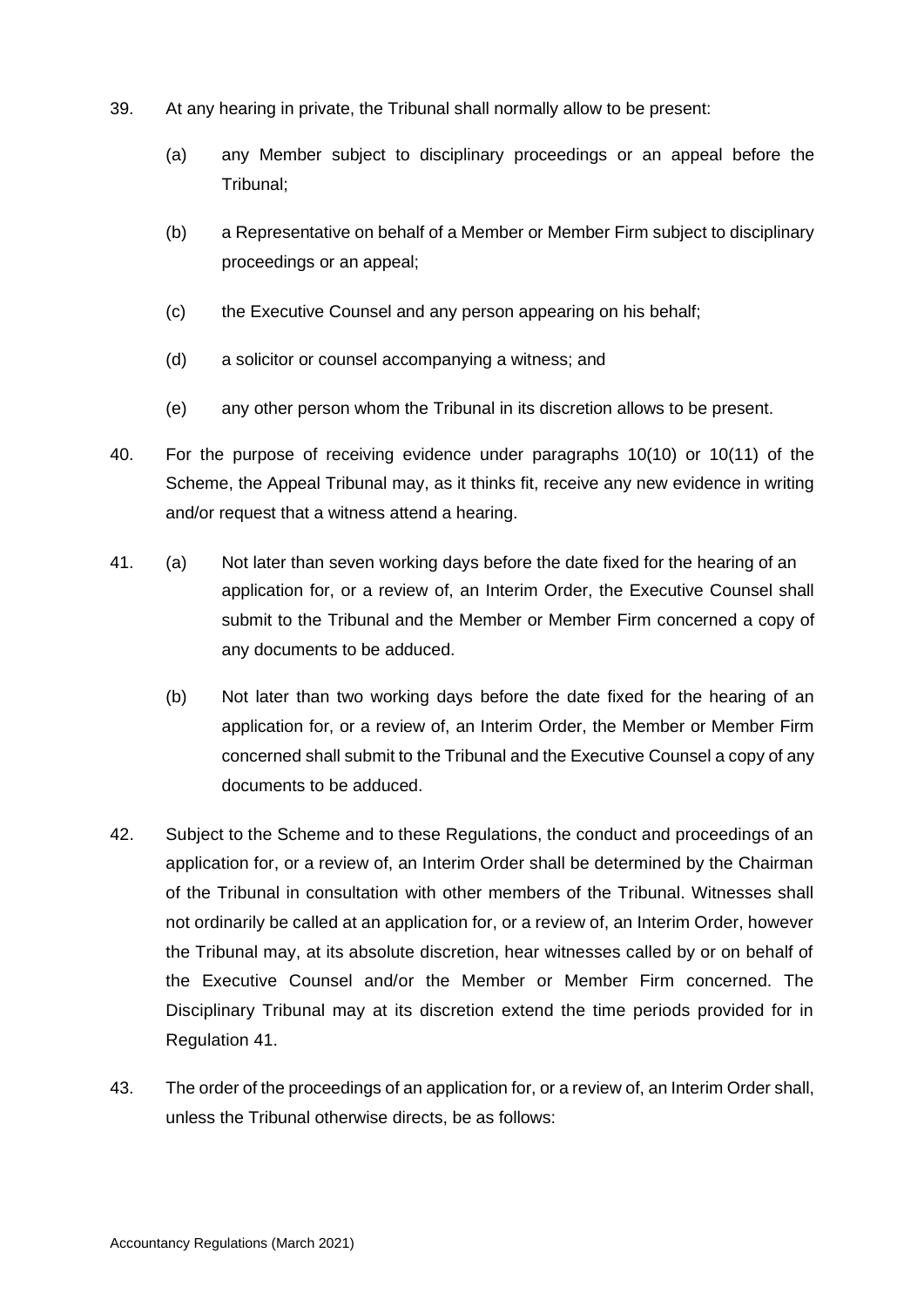- (a) submissions by or on behalf of the Executive Counsel, including the submission of evidence and the calling of any witnesses;
- (b) submissions by or on behalf of the Member or Member Firm concerned, including the submission of evidence and the calling of any witnesses;

except where the Member or Member Firm has applied for a review, in which case the Member or Member Firm shall make submissions, followed by submissions by or on behalf of the Executive Counsel.

### **Transcripts and copies of evidence and representations**

- 44. If so requested by any witness who has given oral evidence to it, the Tribunal shall provide that witness without charge with a transcript of his evidence.
- 45. The Tribunal shall provide a transcript of the proceedings and copies of any documentary evidence given before it to the Executive Counsel and if so requested, to a Member or Member Firm who is a party to the proceedings or to any related proceedings under the Scheme.

### **Report(s) by the Tribunal**

- 46. (a) The signed report shall record the conclusions reached by the Tribunal on the Formal Complaint or appeal or application for, or review of, Interim Order and the reasons for any findings or decision under paragraph 9(7), 10(12), 15(5) or 15(10) of the Scheme against the Member or Member Firm. A Member Firm shall be identified by the name (or names) under which business was carried on during the period relevant to the finding. The terms of the report shall be agreed by each of the Tribunal members. In the absence of unanimity amongst the members of the Tribunal on the evidence, any inferences to be taken from the evidence or on the conclusions, findings or orders of the Tribunal, dissenting views shall be recorded. Otherwise the report shall state that the Tribunal reached unanimous agreement on the conclusions, findings and orders.
	- (b) Any report by the Tribunal under paragraph 9(11), 10(13), 15(6) or 15(10) of the Scheme is confidential, unless and until it or parts of it are published under paragraph 9(13), 10(16) or 15(13) of the Scheme, and prior to such publication no part of it shall be disclosed by the person to whom it is given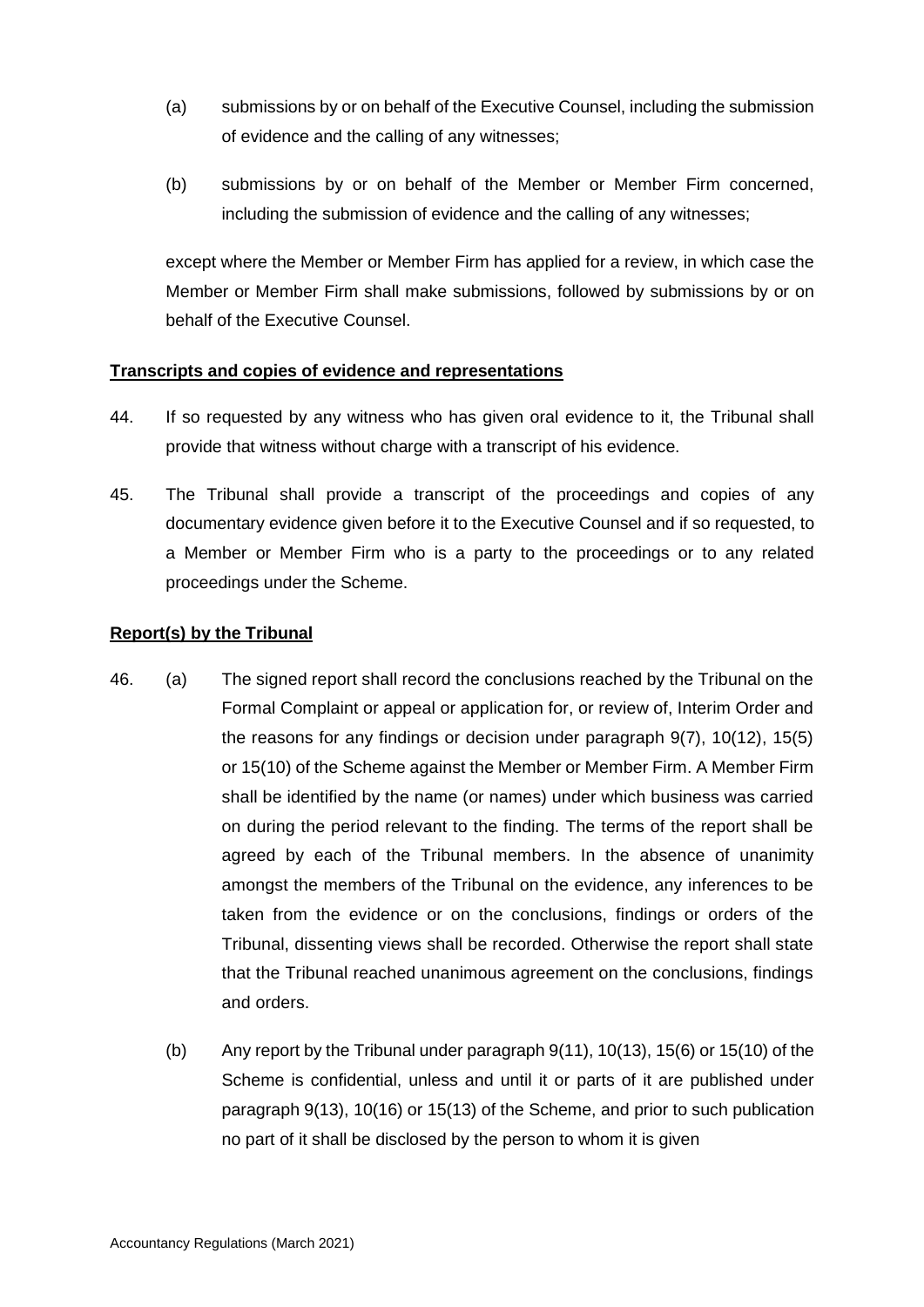except for the purposes of the proceedings to his legal advisers and if he is a partner in, or employed by, a Member Firm to partners in that firm.

#### **Retention of documents**

47. The record of proceedings referred to in Regulation 28 and other documents relating to such proceedings shall be kept by the FRC. All documents relating to investigations, disciplinary proceedings and appeals under the Scheme shall be retained by the FRC for not less than six years from the date of conclusion of the investigation, disciplinary proceedings or appeal, as the case may be. All documents not retained shall be destroyed.

### **Confidentiality of Information**

- 48. (a) Subject to sub-paragraphs (b), (c) and (d) below, information, which comes to the knowledge of the Executive Counsel, the Conduct Committee, a Disciplinary Tribunal, an Appeal Tribunal or a Member or Member Firm in the course of a preliminary enquiry or an investigation or disciplinary proceedings under the Scheme may only be used and disclosed:
	- (i) in the course of and for the purposes of a preliminary enquiry, an investigation or disciplinary proceedings ;
	- (ii) at a public hearing;
	- (iii) in any notice, report or finding published pursuant to the terms of the Scheme; or
	- (iv) as required by law;

and shall otherwise be treated as confidential.

- (b) Any disclosure of such information in accordance with Regulation  $48(a)(i)$  shall be on terms that it is confidential and no such information shall be disclosed (directly or indirectly) by the person provided with it except:
	- (i) to his legal advisers for the purposes of obtaining advice in relation to the preliminary enquiry, investigation or disciplinary proceedings;
	- (ii) if he is a partner in or director of, or employed by, a Member Firm, to the partners in or directors of that firm;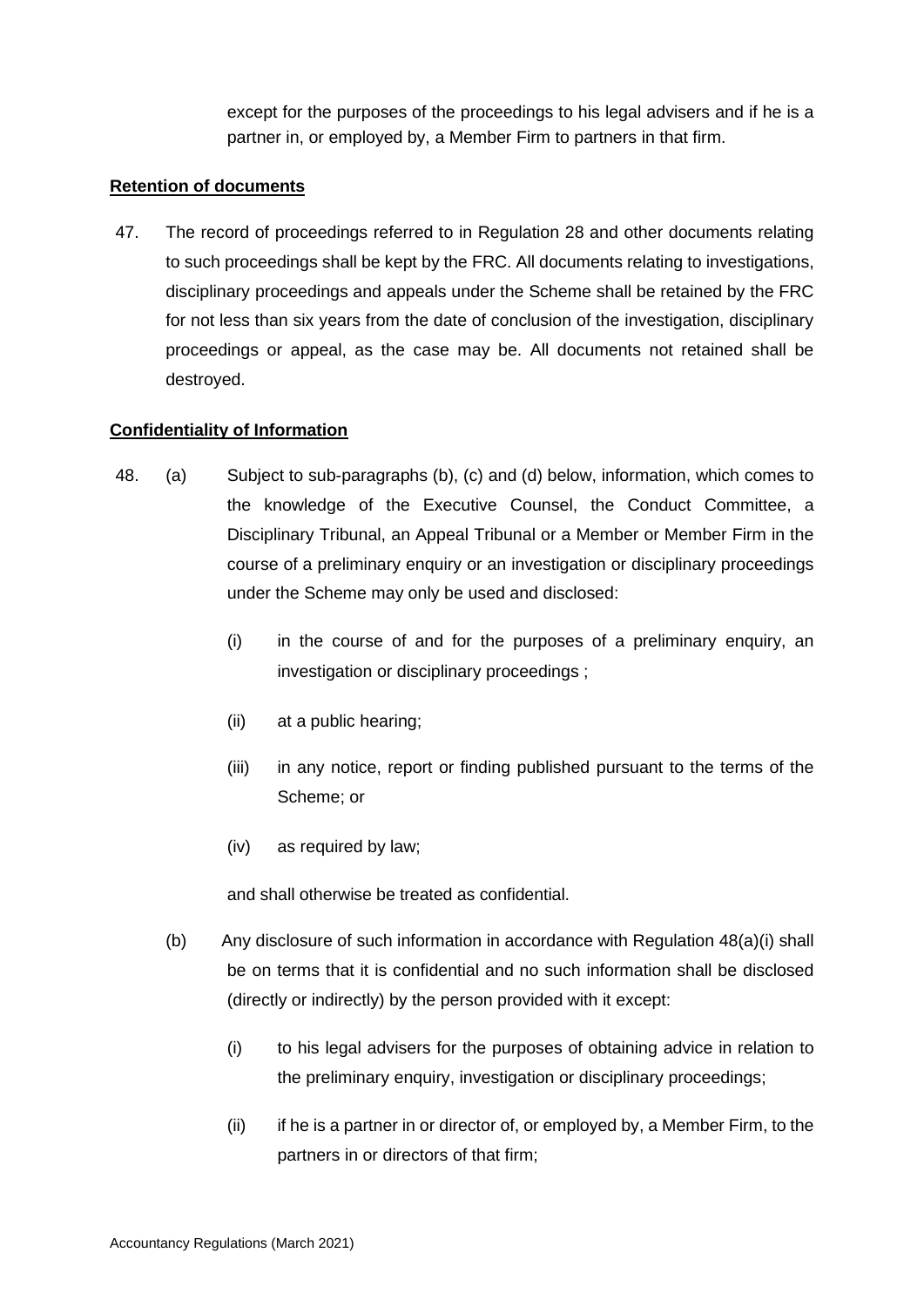- (iii) to any other person to whom disclosure is necessary for the purposes of obtaining evidence, information or assistance in connection with the investigation or disciplinary proceedings;
- (iv) for the purposes of a public hearing; and
- (v) as required by law.
- (c) Such information may be disclosed by the Executive Counsel or the Conduct Committee internally within the FRC or to any regulatory body, any investigation or prosecuting authority, or to any person, body or authority carrying out any role similar to that of regulation, investigation or prosecution in any part of the world, subject to any statutory prohibition on disclosure.
- (d) This Regulation shall not apply to any information which is obtained by the Executive Counsel, the Conduct Committee, the Disciplinary Tribunal or the Appeal Tribunal which is or comes to be in the public domain or is disclosed at a public hearing or in relation to which confidentiality had been waived.

### **Approved by the FRC Board on 30 March 2021**